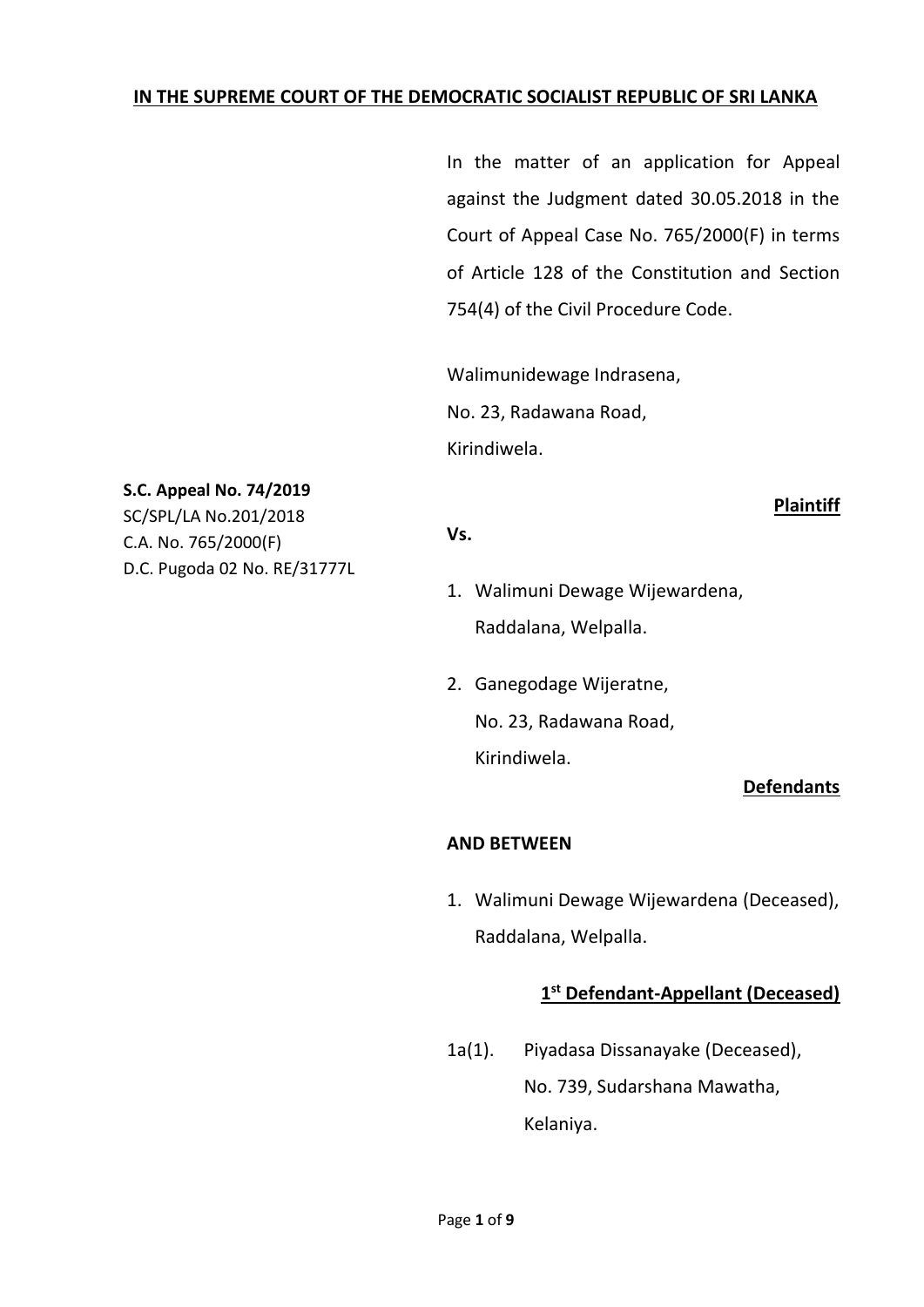- 1a(1)1. Thalagala Thilaka, No. 739, Sudarshana Mawatha, Kelaniya.
- 1a(1)2. Thalagala Thilaka, No. 739, Sudarshana Mawatha, Kelaniya.
- 1a(1)3. Shamith Nirashan, No. 739, Sudarshana Mawatha, Kelaniya.
- 1a(1)4. Chandima Subashini Kanchana Dissanayake, No. 739, Sudarshana Mawatha, Kelaniya.
- 1a(2). Abeyratne Dissanayake, No. 2/B, Hiswella, Kirindiwela.

# **Substituted 1st Defendant-Appellant**

2. Ganegoda Wijeratne, No. 23, Radawana Road, Kirindiwela.

# **2 nd Defendant-Appellant**

### **Vs.**

Walimunidewage Indrasena,

No. 23, Radawana Road,

Kirindiwela.

### **Plaintiff-Respondent**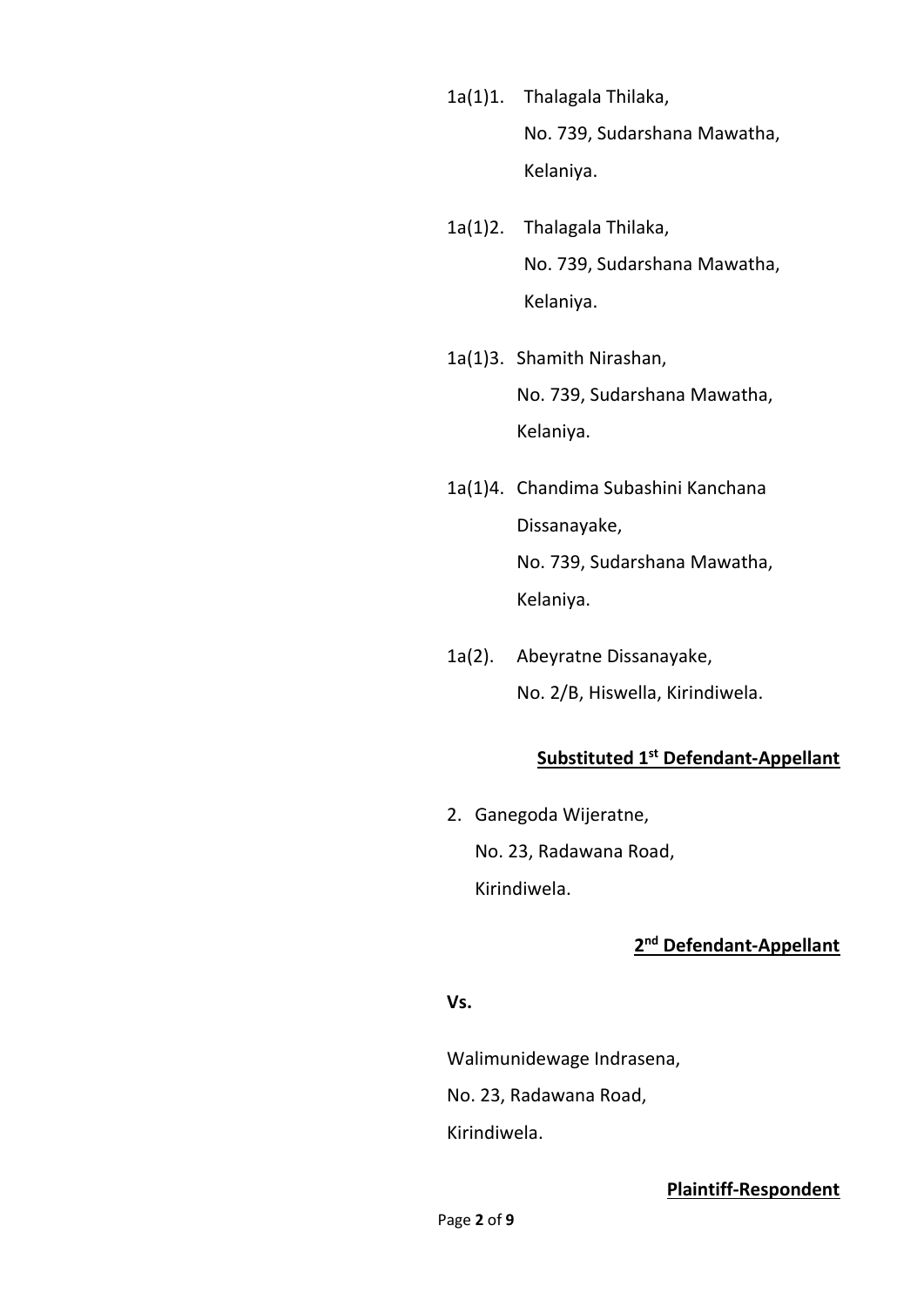#### **AND NOW BETWEEN**

Walimunidewage Indrasena, No. 23, Radawana Road, Kirindiwela.

#### **Plaintiff-Respondent-Appellant**

#### **Vs.**

1. Walimuni Dewage Wijewardena (Deceased), Raddalana, Welpalla.

### **1 st Defendant-Appellant-Respondent (Deceased)**

- 1a(1). Piyadasa Dissanayake (Deceased), No. 739, Sudarshana Mawatha, Kelaniya.
- 1a(1)1. Thalagala Thilaka, No. 739, Sudarshana Mawatha, Kelaniya.
- 1a(1)2. Thalagala Thilaka, No. 739, Sudarshana Mawatha, Kelaniya.
- 1a(1)3. Shamith Nirashan, No. 739, Sudarshana Mawatha, Kelaniya.
- 1a(1)4. Chandima Subashini Kanchana Dissanayake, No. 739, Sudarshana Mawatha, Kelaniya.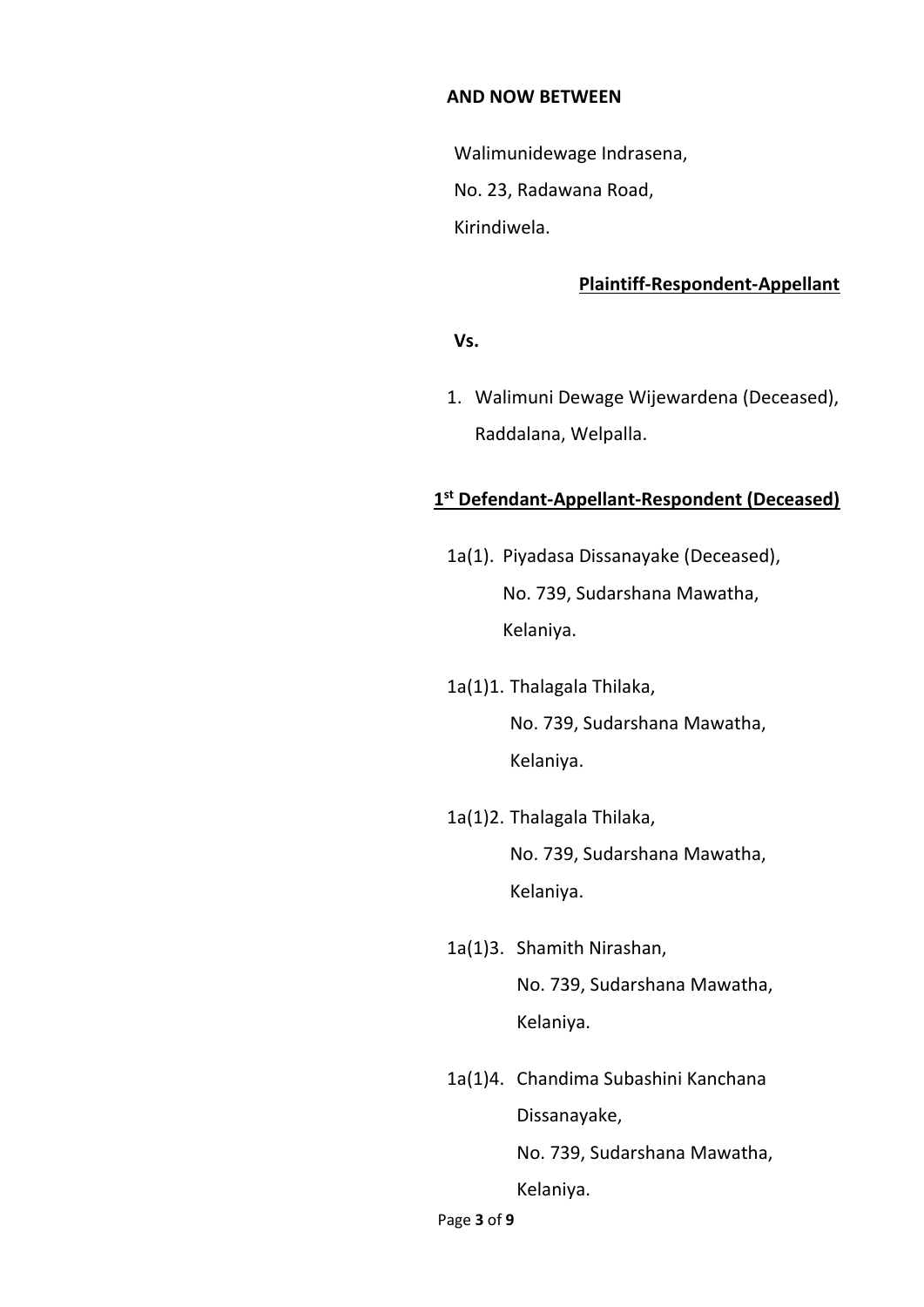### 1a(2). Abeyratne Dissanayake,

No. 2/B, Hiswella, Kirindiwela.

## **Substituted 1st Defendant-Appellant-Respondents**

2. Ganegoda Wijeratne, No. 23, Radawana Road, Kirindiwela.

# **2 nd Defendant-Appellant-Respondent**

**Before: L.T.B. Dehideniya, J. Janak De Silva, J. Arjuna Obeyesekere, J.**

### **Counsel:**

Chula Bandara with Anuradha Dias for the Plaintiff-Respondent-Appellant

Jayantha Bandaranayake for the 1a(1)1 to 1a(1)4 and 2<sup>nd</sup> Defendant-Appellant-Respondents

### **Written Submissions tendered on:**

11.06.2019 by the Plaintiff-Respondent-Appellant

05.07.2021 by the Defendant-Appellant-Respondents

**Argued on:** 29.07.2021

**Decided on:** 23.02.2022

## **Janak De Silva, J.**

The Plaintiff-Respondent-Appellant (hereinafter referred to as "Appellant") instituted the above styled action against the Defendant-Appellant-Respondents (hereinafter referred to as "Respondents") in the District Court of Pugoda praying inter-alia for the ejectment of the Respondents from the corpus. After trial, the learned District Judge entered judgment as prayed for by the Appellant.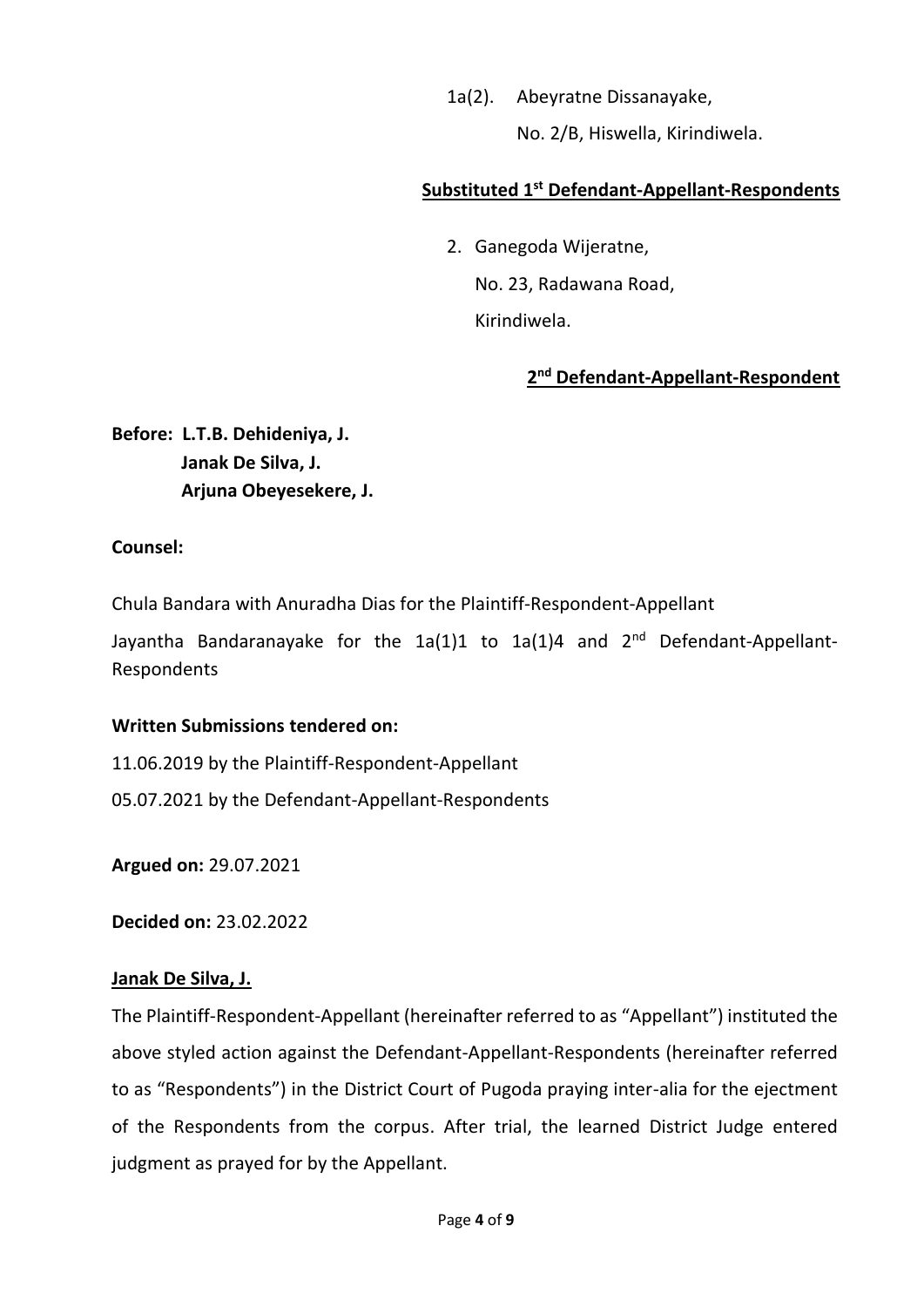Aggrieved by the said judgment, the Respondents appealed to the Court of Appeal. In the arguments, the Appellant raised a preliminary objection that the Respondents' notice of appeal was filed out of time and therefore the appeal should be dismissed *in limine*. The objection was based on the fact that the date stamp on the notice of appeal indicated that it was filed on 07.09.2000 which is after a lapse of 3 days from the stipulated time limit to file a notice of appeal under the Civil Procedure Code.

The Court of Appeal by Order dated 30.05.2018 overruled the preliminary objection and held that although the date stamp on the notice of appeal indicated that it was filed out of time, a minute contained in journal entry No. 82 dated 08.09.2000 stated that, "අභියාචනා දැන්වීම නියමිත කාලය තුල භාරදී ඇත".

At the Appellant's request, this Court gave special leave to appeal the following questions of law:

"19.

- II. Has His Lordship in the Court of Appeal erred in Law by holding that the impugned minute which is to the effect that the Notice of Appeal had been tendered within the stipulated time, confirms the possibility that the date stamp was put on the notice later, when there was no evidence whatsoever to suggest the same?
- III. Has his Lordship in the Court of Appeal erred in Law by failing to recognize that the minute contained in journal entry No. 82 is a consequence of the erroneous calculation of the person who entered the minute, i.e. the subject clerk?
- IV. Has his Lordship in the Court of Appeal erred in Law by holding that the erroneous minute contained in journal entry No. 82 confirms that the Notice of Appeal had been tendered within the stipulated time of 14 days without giving due regard to the material facts appearing in the proceedings?"

The parties do not contest that the notice of appeal should have been filed no later than 04.09.2000. The question is on what date it was actually filed in the District Court Registry. Although the date stamp of the District Court found on the notice of appeal indicates that it was received in the registry on 07.09.2000 at 2.00 p.m., the Court of Appeal held that the minute in journal entry No. 82 "*confirms the possibility that the date stamp was put on the notice later*".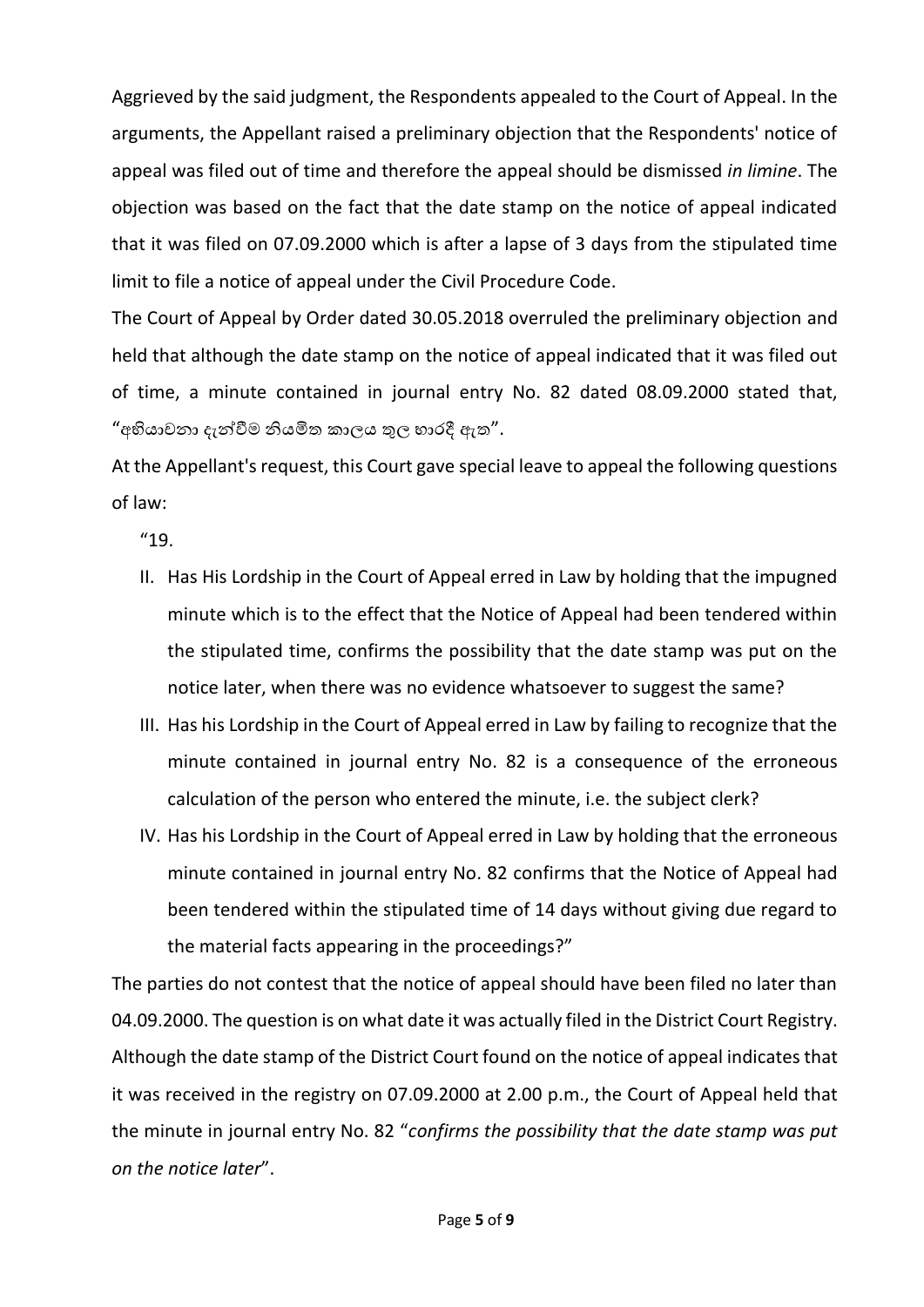Much reliance had been placed on the decision in *Nachchiduwa v. Mansoor* [(1995) 2 Sri. L. R. 273] and the Court of Appeal stated that the placing of the date stamp on the notice of appeal later, is a common occurrence in the original Courts. Applying the presumption set out in section 114(d) of the Evidence Ordinance, the Court of Appeal ruled that the notice of appeal was filed in a timely manner. Hence, I will begin by examining the scope and application of this presumption.

## **Section 114(d) of the Evidence Ordinance**

Section 114 of the Evidence Act reads:

*"The Court may presume the existence of any fact which it thinks likely to have happened, regard being had to the common course of natural events, human conduct, and public and private business in their relation to the facts of the particular case."*

This presumption may be invoked by the Court only where it thinks that the existence of any fact is likely after having regard to the common course of natural events, human conduct, and public and private business in their relation to the facts of the particular case. The Court is not bound to apply the presumption in all cases. Its application depends on the facts and circumstances of each case. It is a rebuttable presumption.

Several illustrations of the application of the presumption have been provided and, for the purposes of this appeal, illustration(d) is relevant. It establishes that the presumption applies to judicial and official acts. Where appropriate, the Court may assume that judicial and official acts have been performed regularly. It is expressed by the Latin maxim, "*omnia praesumuntur rite et solemniter esse acta donec probetur in contrarium*", which may be shortened to "*omnia praesumuntur rite et solemniter esse acta*" or "*omnia praesumuntur rite esse acta*".

The filing of a notice of appeal by the Respondents is not a judicial or official act. As such the presumption in illustration (d) of section 114 of the Evidence Ordinance has no application to the act of filing of the notice of appeal by the Respondents.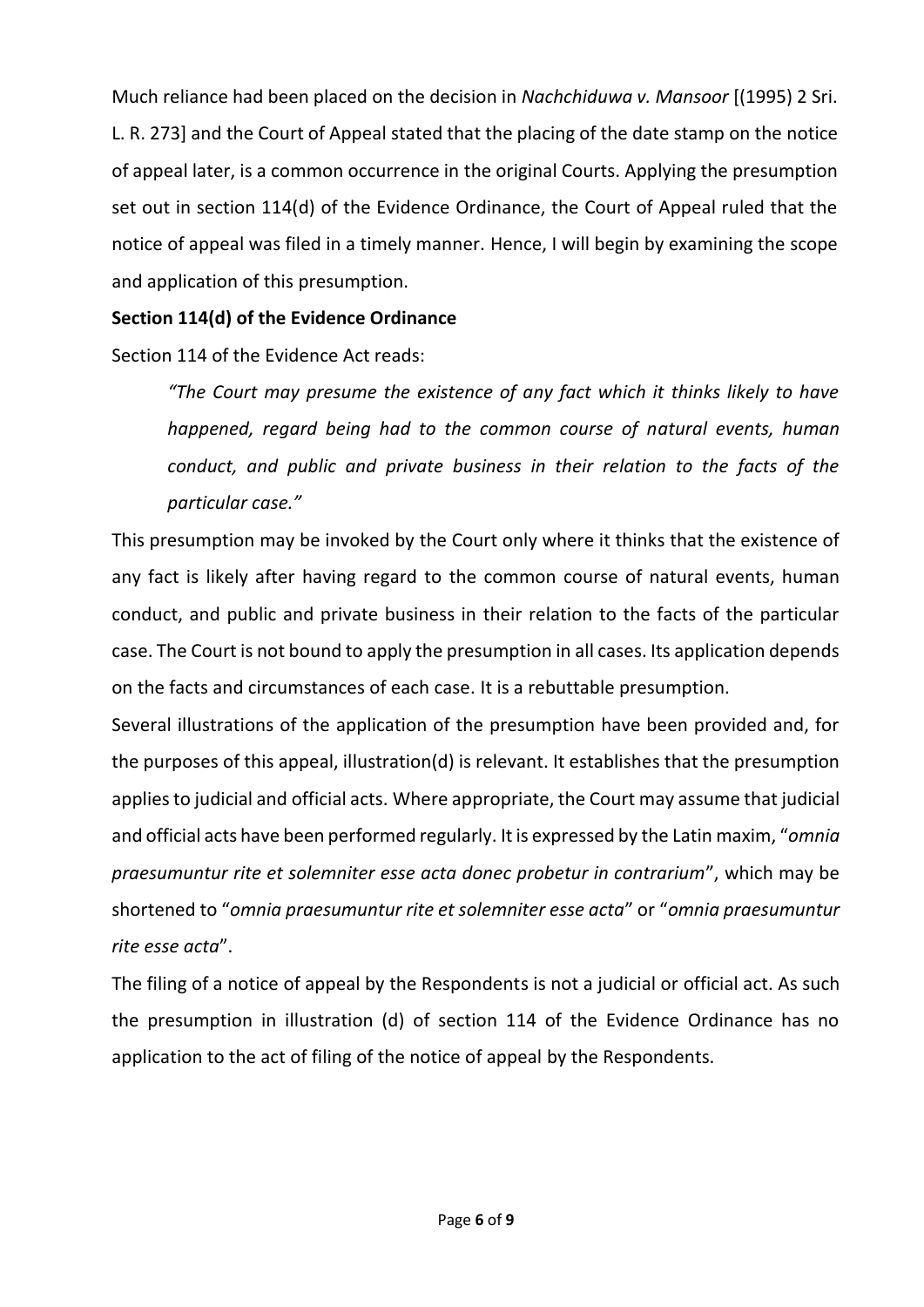Nevertheless, the Court of Appeal invoked that presumption on the basis of the entry in the journal entry No. 82. Section 92 of the Civil Procedure Code requires the Court to commence a journal in which shall be minuted, as they occur, all the events in the course of the action and each minute shall be signed and dated by the Judge, and the journal so kept shall be the principal record of the action.

This is a mandatory procedural requirement. As E. R. S. R. Coomaraswamy has stated in *The Law of Evidence* [Vol. II (Book 1)] at 414]:

*"The presumption applies only to mandatory forms of procedure, since "regularly done" means "done with due regard to form and procedure". In the case of mandatory provisions of procedural law, in the absence of any evidence to the contrary, the court would presume that all rules and legal forms were complied*  with. But this presumption cannot be raised where the provision of the procedural *law is not mandatory, but only enabling."*

Therefore, any events in the course of the action reflected in the journal entry may attract the presumption in section 114(d) of the Evidence Ordinance. In *S. Seebert Silva v. F. Aronona Silva and 4 others (*60 N.L.R. 272) it was held that the Court is entitled to presume that the journal entries made in a case in compliance with the requirements of section 92 of the Civil Procedure Code set out the sequence of events correctly.

However, in order for the presumption to apply, the journal entry must be made of an event as it occurred. That is what section 92 of the Civil Procedure Code calls for. The presumption cannot be applied to journal entries that do not comply with the requirements of section 92 of the Civil Procedure Code. In the present case, journal entry No. 82 simply states that the notice of appeal had been filed within the stipulated time. There is no journal entry as to when it was actually filed. Therefore, I am of the view that the Court of Appeal made a fundamental error in invoking the presumption in Section 114(d) of the Evidence Ordinance, to journal entry No. 82 to conclude that the notice of appeal had been filed within the stipulated time.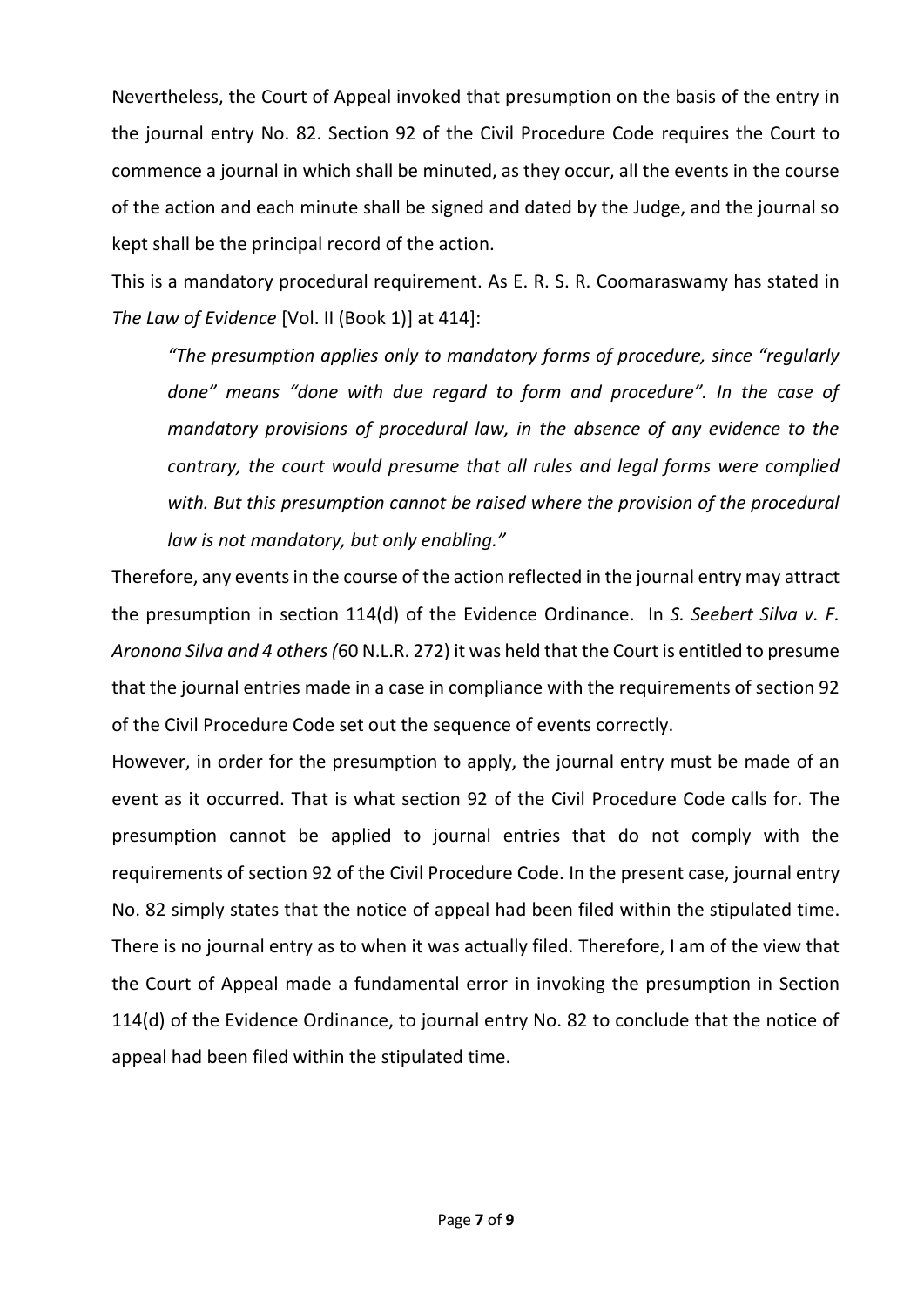The Court of Appeal committed another fundamental error in relying on the presumption in the facts of the present case. The court record contained other direct evidence of the actual date of the filing of the notice of appeal which was overlooked by the Court of Appeal. In my view, presumptions should be invoked only when the court is deprived of any direct evidence on an important issue. Presumptions should not be relied on where there is direct evidence.

In this case, the District Court stamp on the notice of appeal states that it was received at the Registry on 07.09.2000 at 2:00 pm. However, the Court of Appeal disregarded it on the basis of journal entry No. 82 and the decision in *Nachchiduwa v. Mansoor* (supra) and concluded that the seal has been placed later. However, *Nachchiduwa v. Mansoor* (supra) concerned a case where the date stamp on the petition of appeal was placed when the petition of appeal was filed but the minute in the journal entry of its filing was made later. It was held there that the act of the registered attorney in tendering the petition of appeal to the Registrar and the act of the Registrar in placing the date stamp and his initials on the petition of appeal is what constitute a presentation of the petition of appeal and thus the petition of appeal had in fact been filed within the time. Hence, even in *Nachchiduwa v. Mansoor* (supra) the Court was guided by the date on the petition of appeal rather than the journal entry.

I am mindful that in *Seebert Silva v. Aronona Silva* (supra. 275) K. D. De Silva, J. held that the date-stamp on the plaint is by no means conclusive. Nevertheless, it is cogent evidence of the date on which the notice of appeal was filed. In fact, several other items of evidence in the court record supports the conclusion that the notice of appeal was in fact filed on 07.09.2000.

The motion by which the notice of appeal was filed is also dated 07.09.2000. This date was entered on the motion filed with the notice of appeal by the Respondents themselves. It reads:

"**වර්ෂ 2000ක් වූ සැප්තැම්බර් මස 07** වෙනි දින ඉහත සඳහන්ව අභියාචනා දැන්වීම් පිටපත් පැමිණිලිකරුවේ නීතීඥ තැන වෙතද, පැමිණිලිකරු වෙතද ලියාපදිිංචි තැපෑලෙන් යවා කුවිතාන්සි මේ සමහ යා කර ඇත."